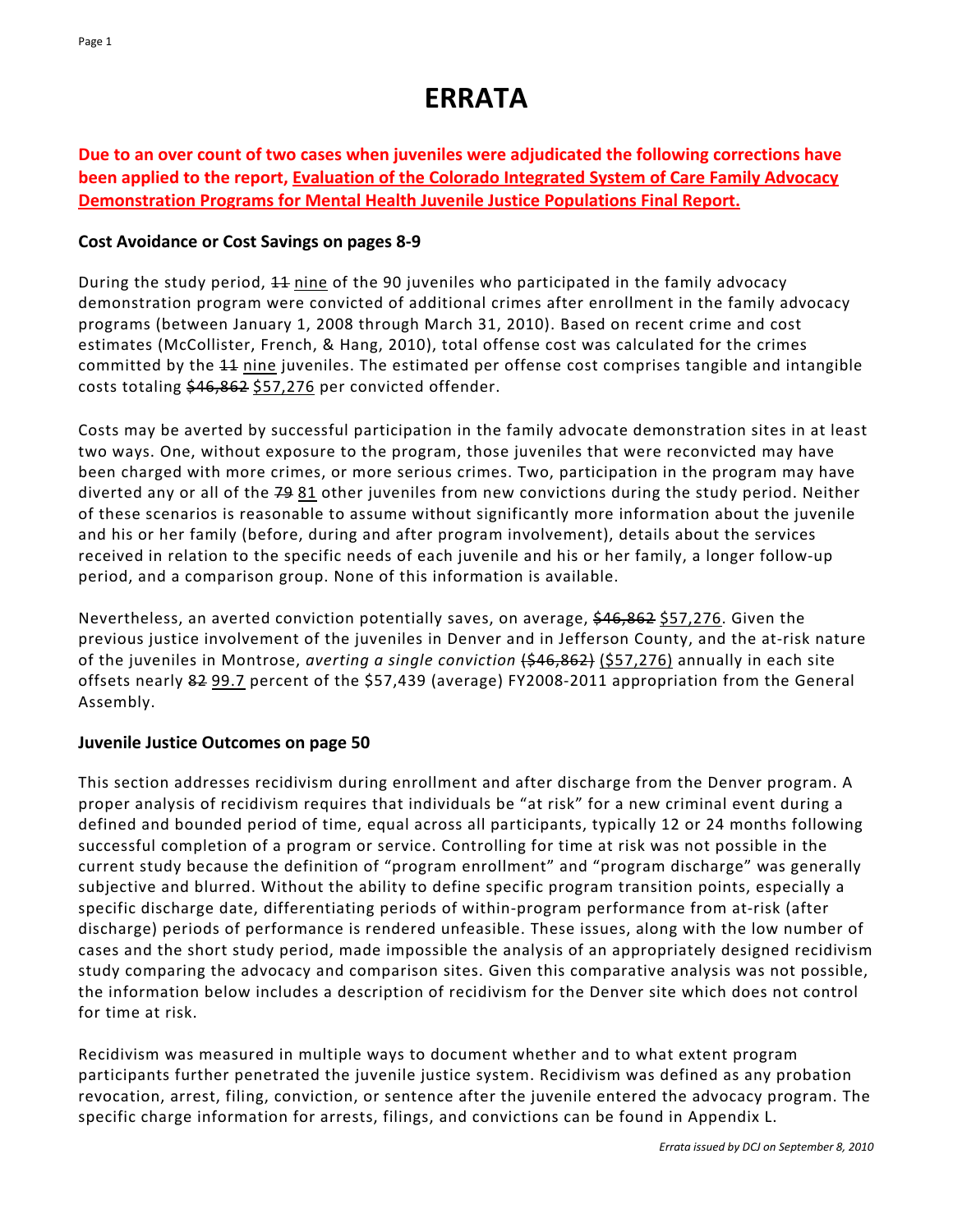Table 24 provides a summary of arrests, filings, convictions, and revocations during enrollment and after discharge. The information in the shaded far right column shows that, during the study period, half of the Denver participants did not have further contact with the juvenile justice system for new offenses during enrollment or after participation in the Denver program. Of the half (20) that were arrested, half of those (10) received court filings. Only seven six juveniles, 47.5 15.0 percent of the Denver participants, were convicted of a new offense during the study period. However, the few convictions may be a function of time: it takes months for individuals to process through the system.

Table 25 shows the sentences imposed on the juveniles who were convicted. Note that multiple sentences can be imposed. Table 26 shows that two juveniles were placed in detention and one was committed to the Division of Youth Services.

Given the high-risk nature of most of the Denver participants (see Table 15 for a description of the risk characteristics), it is important to note that a majority of juveniles had no additional justice events during the study period. Many received services that may have improved the outcomes of the Denver program participants. Unfortunately, it is impossible to determine empirically if this finding is related to the advocacy program specifically or to any of the other services received by the juveniles and their families. Only five juveniles and two families were recruited for a comparison group, making a recidivism analysis unfeasible. However, it should be noted that nearly 20 percent of potential comparison juveniles selected for the study were not available due to a juvenile commitment (see Table 2).

|               | <b>During enrollment</b><br>$(N=40)$ |         | After discharge<br>$(N=26)$ |         | During enrollment and<br>after discharge<br>$(N=40)$ |         |
|---------------|--------------------------------------|---------|-----------------------------|---------|------------------------------------------------------|---------|
|               | n                                    | Percent | n                           | Percent | n                                                    | Percent |
| No recidivism | 21                                   | 52.5%   | 22                          | 84.6%   | 20                                                   | 50.0%   |
| Arrested      | 18                                   | 45.0%   | 4                           | 15.4%   | 20                                                   | 50.0%   |
| Filings       | 10                                   | 25.0%   |                             | 3.8%    | 10                                                   | 25.0%   |
| Convicted     |                                      |         |                             |         | $\overline{f}$                                       | 17.5%   |
|               | 6                                    | 15.0%   |                             | 3.8%    | 6                                                    | 15.0%   |
| Revoked       | 3                                    | 7.5%    |                             | 3.8%    |                                                      | 7.5%    |

#### **Table 24. Denver: Recidivism**

Categories are not mutually exclusive. Traffic offenses and juvenile (JV) district court data were not included. Juvenile delinquency (JD) district court cases are included with the exception of Denver County. Data concerning filings, convictions, and revocations originating from Denver County were not available. Sources: Colorado Criminal Information System, maintained by the Colorado Bureau of Investigation; Colorado Integrated Online Network (ICON) maintained by the Colorado Judicial Department.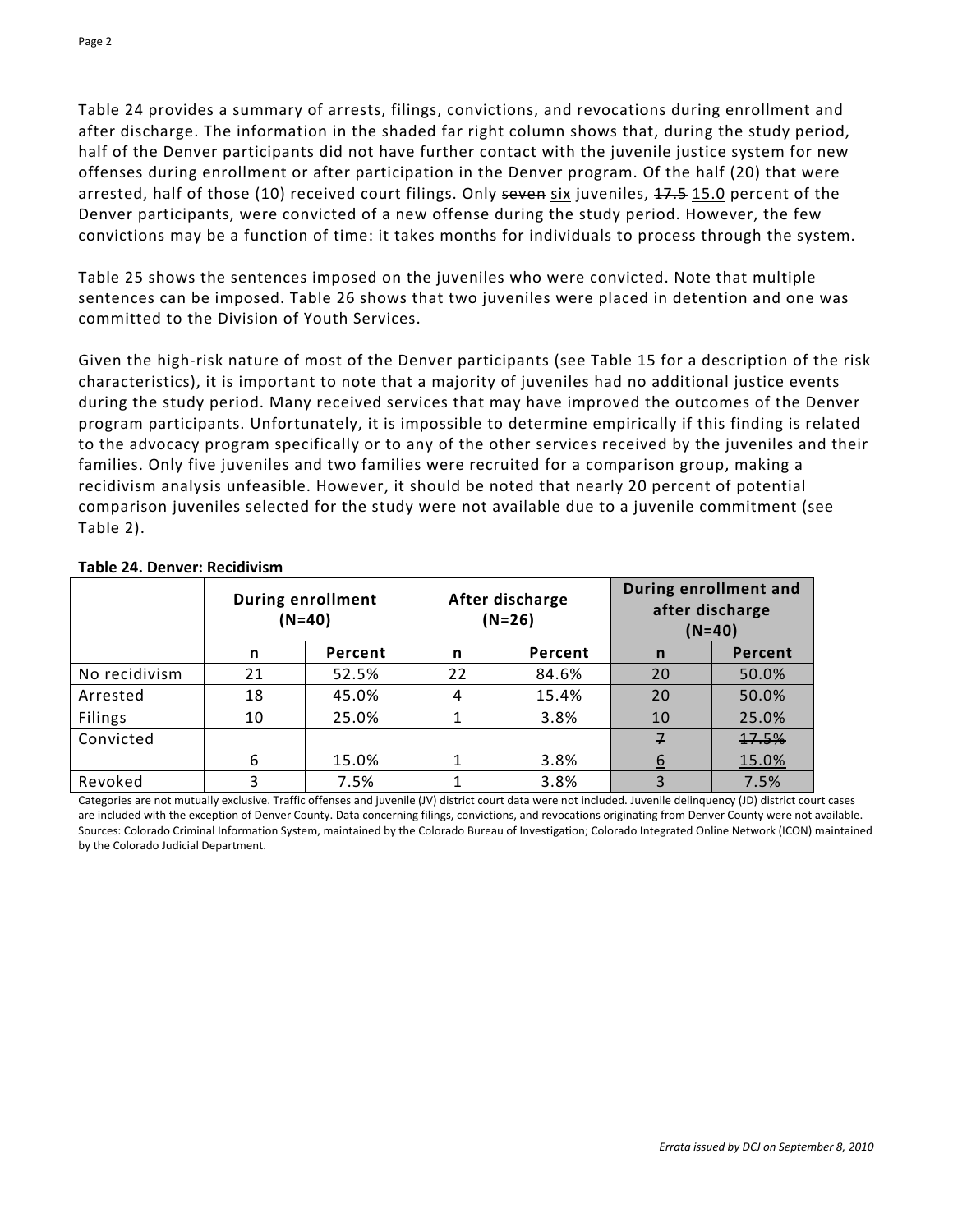$\overline{a}$ 

#### **Cost Avoidance or Cost Savings on pages 98‐100**

During the study period,  $\pm\frac{1}{2}$  nine of the 90 juveniles who participated in the family advocacy demonstration program were convicted of additional crimes after enrollment in the family advocacy programs (between January 1, 2008 through March 31, 2010). Based on recent crime and cost estimates (McCollister, French, & Fang, 2010), total offense cost was calculated for the crimes committed by the 11 juveniles. The estimated per offense cost comprises tangible and intangible costs*. Tangible costs* include victim costs (direct costs: medical expenses, cash losses, property theft/damage, lost wages), risk of homicide (probability certain offense leads to homicide times means present value of lifetime earnings), mental health care costs (cost estimates of post‐victimization counseling and related services inflated to 2004 dollars from Cohen and Miller [1998]), criminal justice system costs (police protection, legal and adjudication, corrections), and crime career costs (productivity losses incurred by perpetrator). *Intangible costs* include pain and suffering and corrected risk of homicide. Pain and suffering includes crime costs (rape/sexual assault, robbery, and aggravated assault), injury and medical treatment costs (Miller, Cohen, & Wiersema, 1996), and the value of specials<sup>147</sup> subtracted from jury award data (Jury Verdict Research, 2004) to provide pain and suffering estimates. Corrected risk of homicide includes costs associated with murder, the value of statistical life (Viscusi & Aldy, 2003), and a probability of homicide multiplier for each offense.

Based on the estimated offense costs presented below in Table 71, the 28 conviction charges for these 11 nine juveniles cost an estimated \$515,483, or \$46,862 \$57,276 per convicted offender.

Costs may be averted by successful participation in the family advocate demonstration sites in at least two ways. One, without exposure to the program, those juveniles that were reconvicted may have been charged with more crimes, or more serious crimes. Two, participation in the program may have diverted any or all of the 79 81 other juveniles from new convictions during the study period. Neither of these scenarios is reasonable to assume without significantly more information about the juvenile and his or her family (before, during and after program involvement), details about the services received in relation to the specific needs of each juvenile and his or her family, a longer follow-up period, and a comparison group. None of this information is available.

Nevertheless, an averted conviction potentially saves, on average, \$46,862 \$57,276. Given the previous justice involvement of the juveniles in Denver and in Jefferson County, and the at‐risk nature of the juveniles in Montrose, *averting a single conviction* (\$46,862) (\$57,276) annually in each site offsets nearly 82 99.7 percent of the \$57,439 (average) FY2008‐2011 appropriation from the General Assembly.

 $147$  Specials are lost wages and victims' medical expenses reported by treatment, per injury offense.